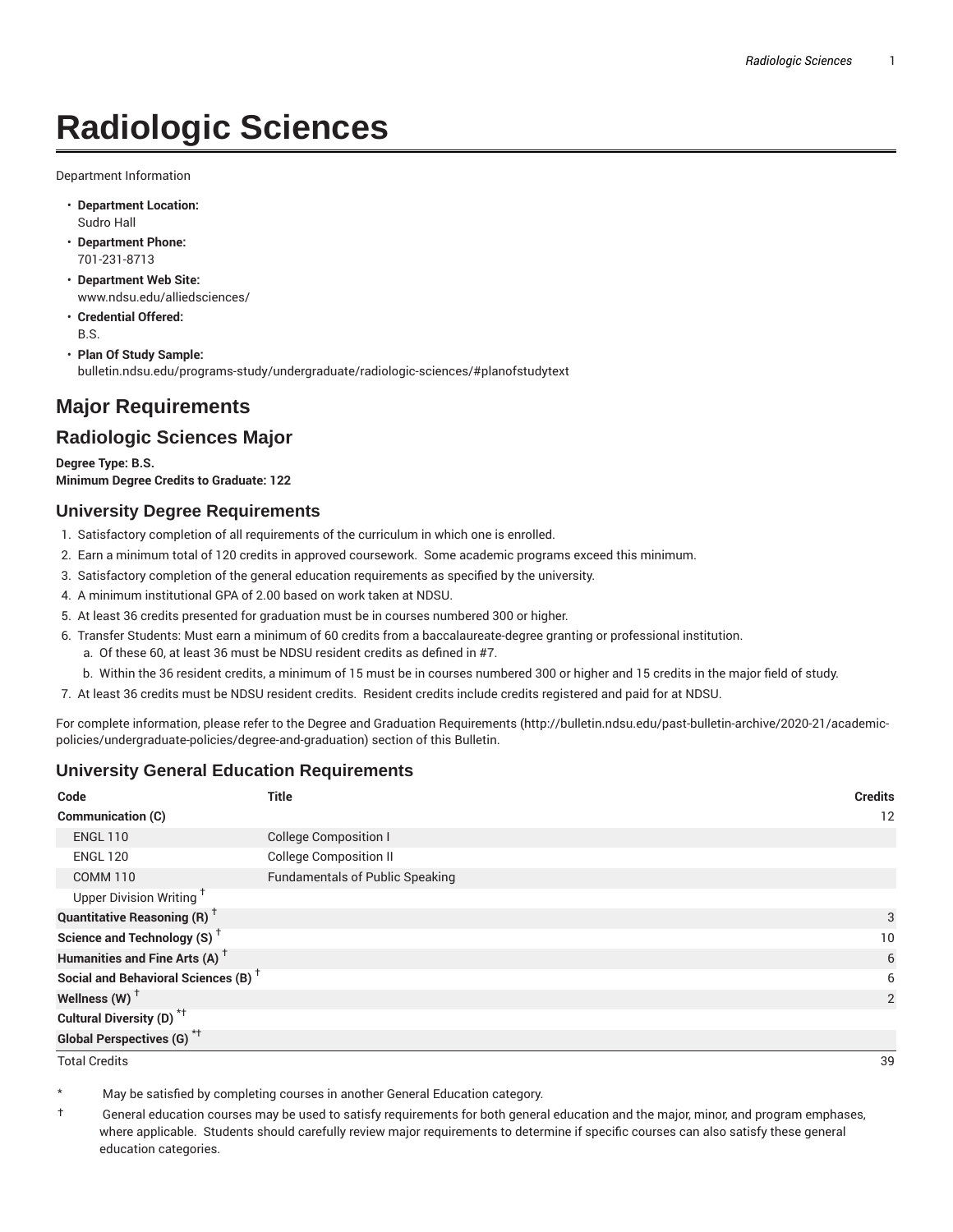• A list of university approved general education courses and administrative policies are available here (http://bulletin.ndsu.edu/past-bulletinarchive/2020-21/academic-policies/undergraduate-policies/general-education/#genedcoursestext).

#### **Major Requirements**

| Code                                                       | <b>Title</b>                                                                                                                          | <b>Credits</b> |  |
|------------------------------------------------------------|---------------------------------------------------------------------------------------------------------------------------------------|----------------|--|
| <b>Radiologic Science Major Requirements</b>               |                                                                                                                                       |                |  |
| <b>CHP 190</b>                                             | <b>Critical Thinking and Academic Success</b>                                                                                         | 2              |  |
| <b>RS 200</b>                                              | Introduction to Radiologic Sciences                                                                                                   | $\mathbf{1}$   |  |
| <b>RS 496</b>                                              | <b>Field Experience</b>                                                                                                               | 60             |  |
|                                                            | Professional education (internship) within an accredited affiliated school of radiologic technology includes the capstone experience. |                |  |
| <b>Related Courses Required:</b>                           |                                                                                                                                       |                |  |
| <b>BIOC 260</b>                                            | <b>Elements of Biochemistry</b>                                                                                                       | 4              |  |
| or BIOC 460                                                | Foundations of Biochemistry and Molecular Biology I                                                                                   |                |  |
| <b>BIOL 220</b><br>& 220L                                  | Human Anatomy and Physiology I<br>and Human Anatomy and Physiology I Laboratory (May satisfy a general education category S)          | 4              |  |
| <b>BIOL 221</b><br>& 221L                                  | Human Anatomy and Physiology II<br>and Human Anatomy and Physiology II Laboratory                                                     | 4              |  |
| CHEM 117<br>& 117L                                         | <b>Chemical Concepts and Applications</b><br>and Chem Concepts and Applications Lab (May satisfy a general education category S)      | 4              |  |
| <b>CSCI 114</b>                                            | Microcomputer Packages (May satisfy a general education category S)                                                                   | 3              |  |
| or CSCI 116                                                | <b>Business Use of Computers</b>                                                                                                      |                |  |
| <b>MATH 105</b>                                            | Trigonometry (or higher level)                                                                                                        | 3              |  |
| Select one microbiology course and lab from the following: |                                                                                                                                       |                |  |
| <b>MICR 202</b><br>& 202L                                  | Introductory Microbiology<br>and Introductory Microbiology Lab                                                                        |                |  |
| <b>MICR 350</b><br>& 350L                                  | <b>General Microbiology</b><br>and General Microbiology Lab                                                                           |                |  |
| <b>CHP 125</b>                                             | Medical Terminology for Health Professionals                                                                                          | 1              |  |
| <b>PHRM 170</b>                                            | <b>Common Medicines &amp; Diseases</b>                                                                                                | $\overline{2}$ |  |
| <b>PHYS 211</b><br>& 211L                                  | College Physics I<br>and College Physics I Laboratory                                                                                 | 4              |  |
| <b>PHYS 212</b><br>& 212L                                  | <b>College Physics II</b><br>and College Physics II Laboratory                                                                        | 4              |  |
| <b>PSYC 111</b>                                            | Introduction to Psychology (May satisfy a general education category B)                                                               | 3              |  |
| <b>STAT 330</b>                                            | Introductory Statistics (May satisfy a general education category R)                                                                  | 3              |  |
| Special Major Elective (department approved)               |                                                                                                                                       |                |  |
| Select one of the following:                               |                                                                                                                                       | 3              |  |
| <b>PHIL 210</b>                                            | <b>Ethics</b>                                                                                                                         |                |  |
| SOC 417                                                    | Sociology of the Family                                                                                                               |                |  |
| <b>SOC 426</b>                                             | Sociology of Medicine                                                                                                                 |                |  |
| <b>SOC 440</b>                                             | Sociology of Aging                                                                                                                    |                |  |
| <b>SOC 441</b>                                             | Death and Dying                                                                                                                       |                |  |
| <b>COMM 308</b>                                            | <b>Business and Professional Speaking</b>                                                                                             |                |  |
| <b>COMM 315</b>                                            | <b>Small Group Communication</b>                                                                                                      |                |  |
| <b>COMM 380</b>                                            | <b>Health Communication I</b>                                                                                                         |                |  |
| <b>COMM 381</b>                                            | <b>Patient-Provider Communication</b>                                                                                                 |                |  |
| <b>COMM 383</b>                                            | Organizational Communication I                                                                                                        |                |  |
| <b>CHP 400</b>                                             | Interprofessional Health Care Practice                                                                                                |                |  |

Total Credits 108-110

#### **Degree Requirements and Notes**

• All required courses must be completed with a grade of 'C' or above. All students must maintain a semester GPA of 2.0 or above for each semester in the College. A student who fails to meet this standard for two successive or three non-successive semesters may be terminated from enrollment in the College.